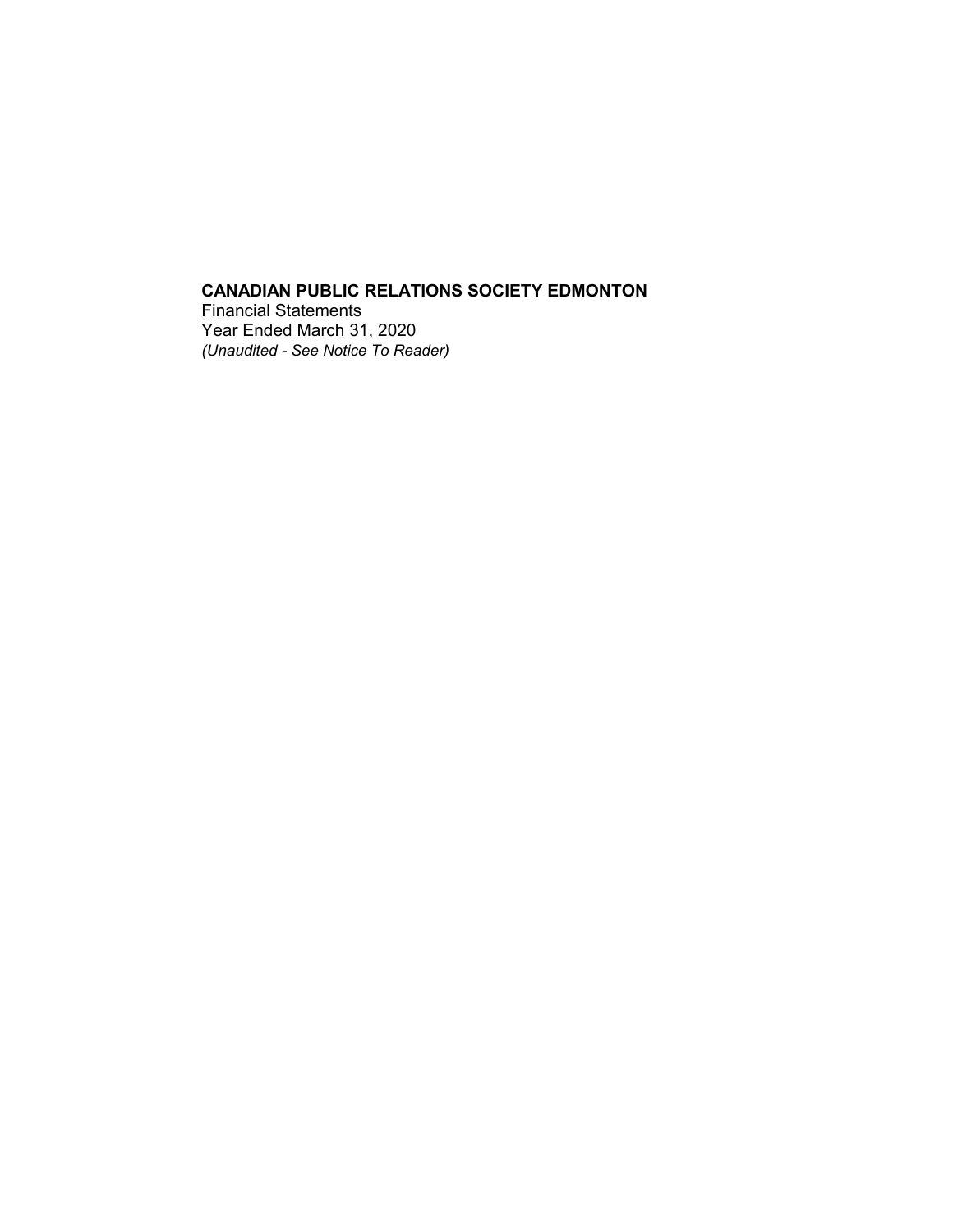Index to Financial Statements Year Ended March 31, 2020 *(Unaudited - See Notice To Reader)*

|                                        | Page |
|----------------------------------------|------|
| <b>NOTICE TO READER</b>                | и    |
| FINANCIAL STATEMENTS                   |      |
| <b>Statement of Financial Position</b> | 2    |
| <b>Statement of Operations</b>         | 3    |
| Statement of Changes in Net Assets     | 4    |
| Notes to Financial Statements          | 5    |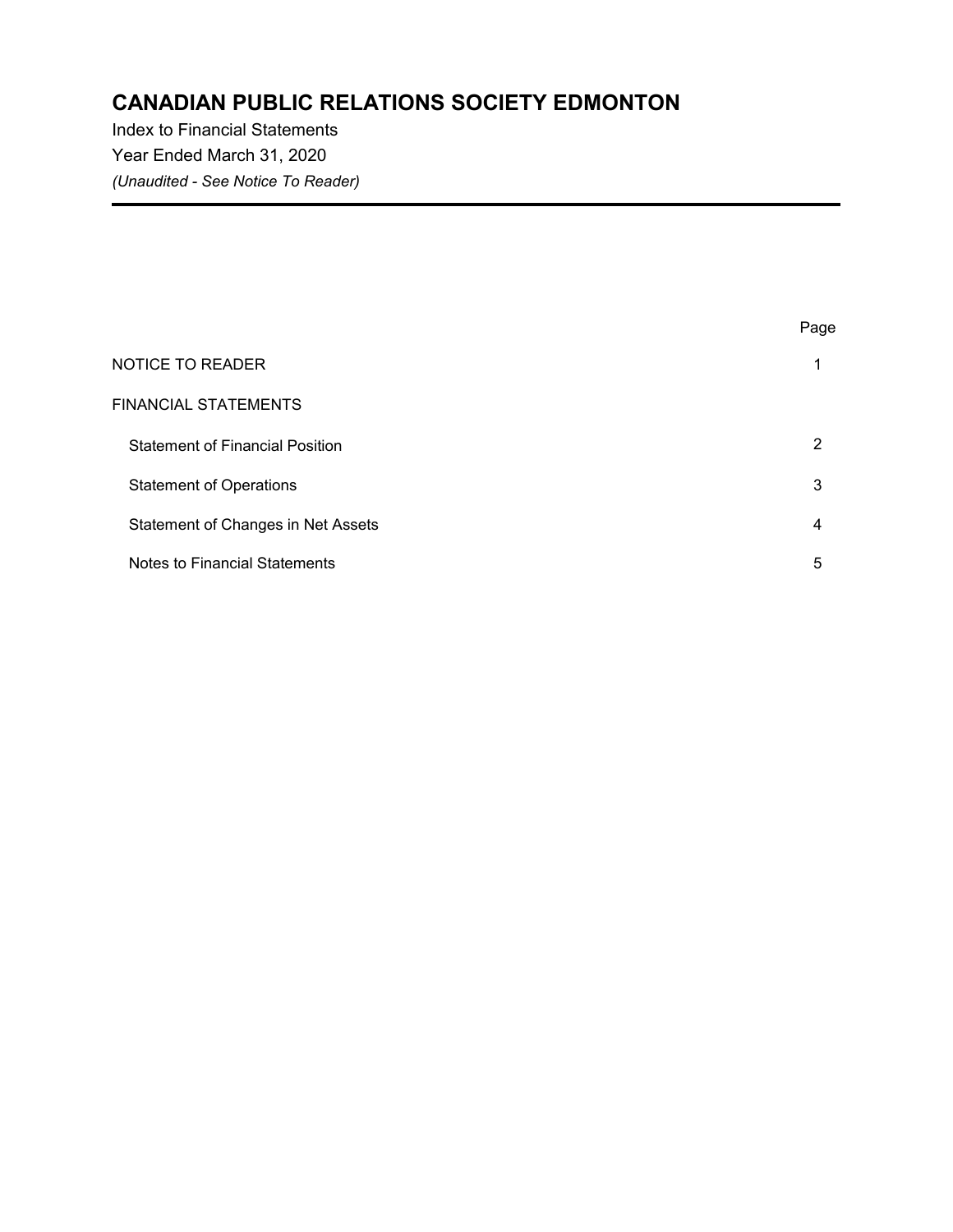

#### **NOTICE TO READER**

On the basis of information provided by management, we have compiled the statement of financial position of Canadian Public Relations Society Edmonton as at March 31, 2020 and the statements of operations and changes in net assets for the year then ended.

We have not performed an audit or a review engagement in respect of these financial statements and, accordingly, we express no assurance thereon.

Readers are cautioned that these statements may not be appropriate for their purposes.

RSM Alberta LLP

Edmonton, Alberta Chartered Professional Accountants

April 29, 2020

#### **THE POWER OF BEING UNDERSTOOD**

AUDIT | TAX | CONSULTING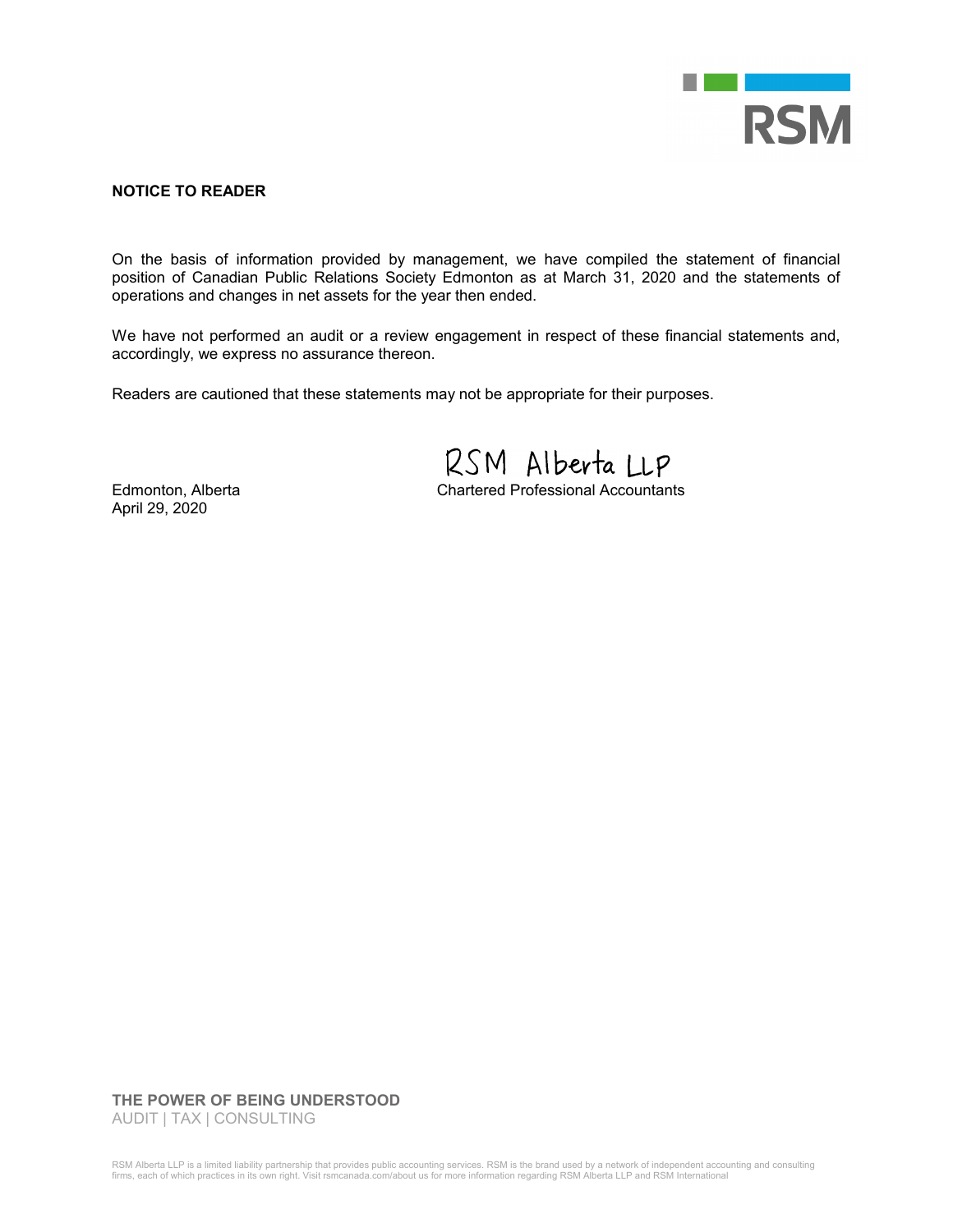Statement of Financial Position March 31, 2020 *(Unaudited - See Notice To Reader)*

|                                                                            |    | 2020        |    | 2019   |  |
|----------------------------------------------------------------------------|----|-------------|----|--------|--|
| <b>ASSETS</b>                                                              |    |             |    |        |  |
| <b>CURRENT</b>                                                             |    |             |    |        |  |
| Cash                                                                       | \$ | 31,252      | \$ | 32,756 |  |
| Accounts receivable                                                        |    |             |    | 206    |  |
| Goods and services tax recoverable                                         |    |             |    | 318    |  |
| Prepaid expenses                                                           |    | 100         |    |        |  |
|                                                                            | \$ | 31,352      | \$ | 33,280 |  |
|                                                                            |    |             |    |        |  |
| <b>LIABILITIES AND NET ASSETS</b>                                          |    |             |    |        |  |
| <b>CURRENT</b>                                                             |    |             |    |        |  |
| Accounts payable and accrued liabilities<br>Goods and services tax payable | \$ | 1,724<br>48 | \$ | 2,375  |  |
|                                                                            |    |             |    |        |  |
|                                                                            |    | 1,772       |    | 2,375  |  |
| <b>NET ASSETS - UNRESTRICTED</b>                                           |    | 29,580      |    | 30,905 |  |
|                                                                            |    |             |    |        |  |
|                                                                            | S  | 31,352      | \$ | 33,280 |  |

#### **APPROVED ON BEHALF OF THE BOARD**

\_\_\_\_\_\_\_\_\_\_\_\_\_\_\_\_\_\_\_\_\_\_\_\_\_\_\_\_\_ *Director* 

\_\_\_\_\_\_\_\_\_\_\_\_\_\_\_\_\_\_\_\_\_\_\_\_\_\_\_\_\_ *Director*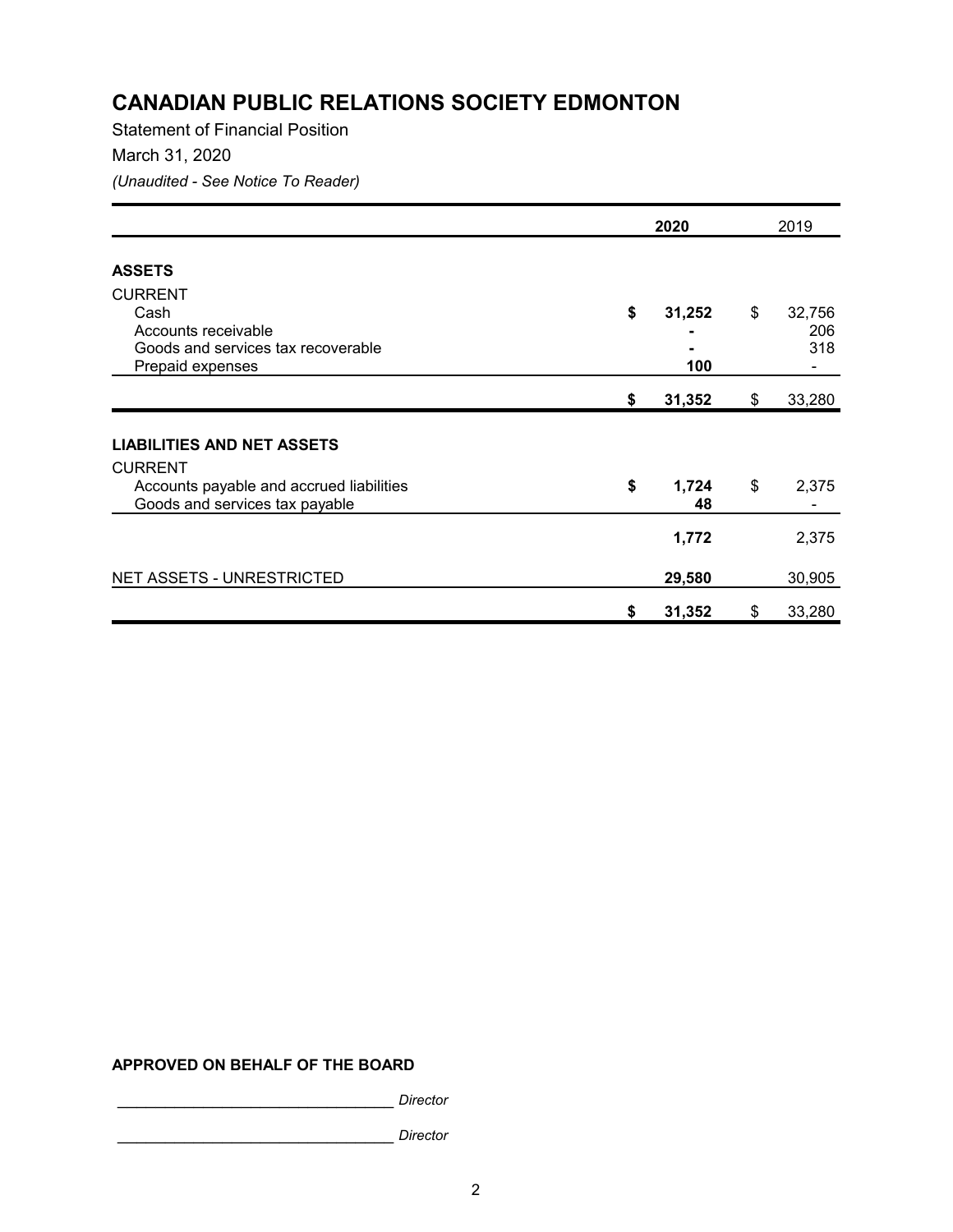### Statement of Operations

Year Ended March 31, 2020

*(Unaudited - See Notice To Reader)*

|                                               |    | 2020     |    | 2019   |  |
|-----------------------------------------------|----|----------|----|--------|--|
| <b>REVENUES</b>                               |    |          |    |        |  |
| Membership dues                               | \$ | 5,620    | \$ | 5,734  |  |
| Professional development events               |    | 2,082    |    | 6,355  |  |
| Student memberships                           |    |          |    | 960    |  |
|                                               |    |          |    |        |  |
|                                               |    | 7,702    |    | 13,049 |  |
| <b>EXPENSES</b>                               |    |          |    |        |  |
| Professional development                      |    | 4,381    |    | 6,675  |  |
| Professional fees                             |    | 1,800    |    | 1,800  |  |
| Insurance                                     |    | 1,523    |    | 361    |  |
| Communication                                 |    | 697      |    | 3,055  |  |
| Office and administration                     |    | 529      |    | 614    |  |
| Bank charges                                  |    | 97       |    | 30     |  |
|                                               |    | 9,027    |    | 12,535 |  |
| (DEFICIENCY) EXCESS OF REVENUES OVER EXPENSES | \$ | (1, 325) | \$ | 514    |  |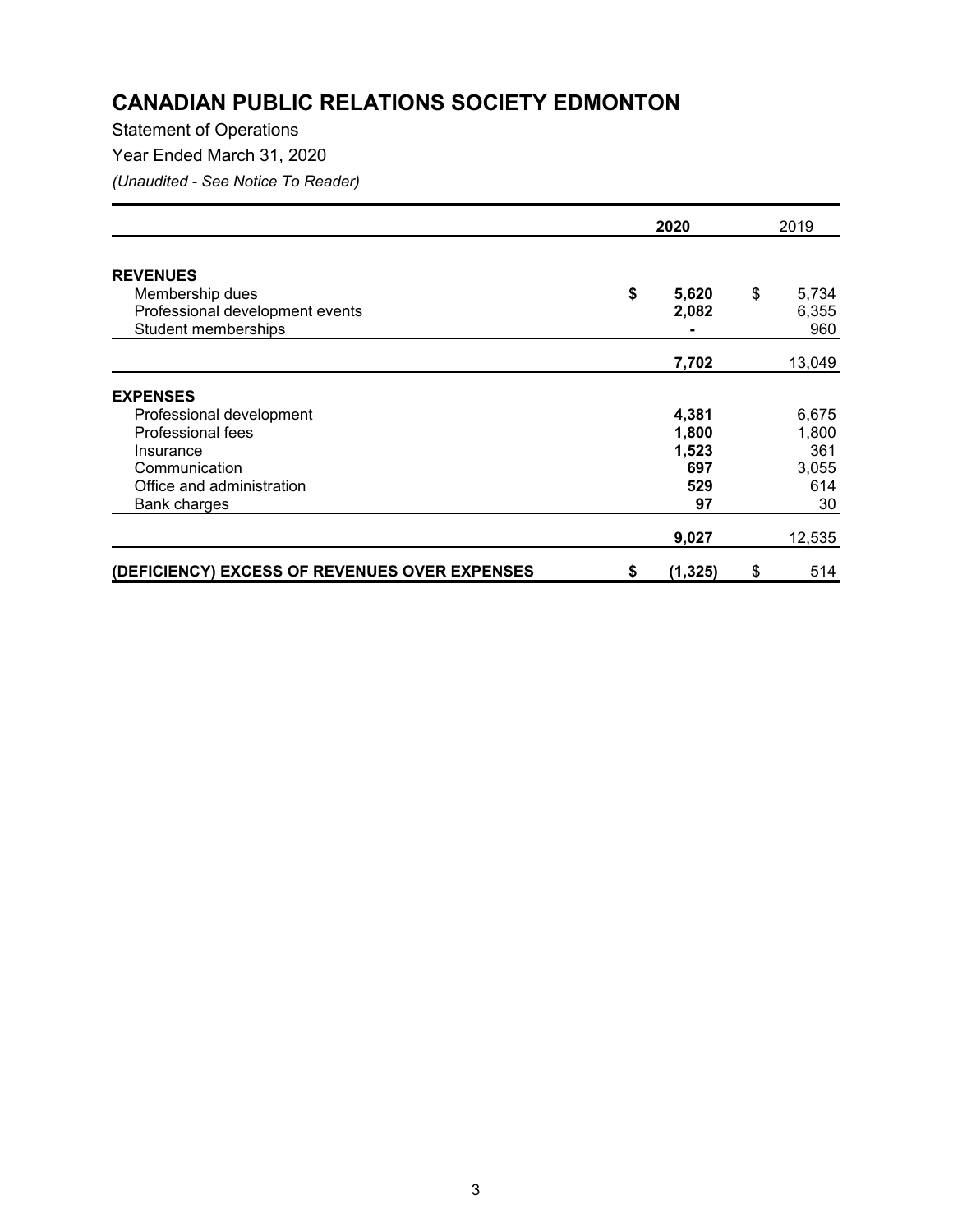Statement of Changes in Net Assets Year Ended March 31, 2020 *(Unaudited - See Notice To Reader)*

|                                               | 2020 |         |      | 2019   |  |
|-----------------------------------------------|------|---------|------|--------|--|
| <b>NET ASSETS - BEGINNING OF YEAR</b>         | S    | 30,905  | - \$ | 30,391 |  |
| (DEFICIENCY) EXCESS OF REVENUES OVER EXPENSES |      | (1,325) |      | 514    |  |
| <b>NET ASSETS - END OF YEAR</b>               |      | 29,580  |      | 30,905 |  |